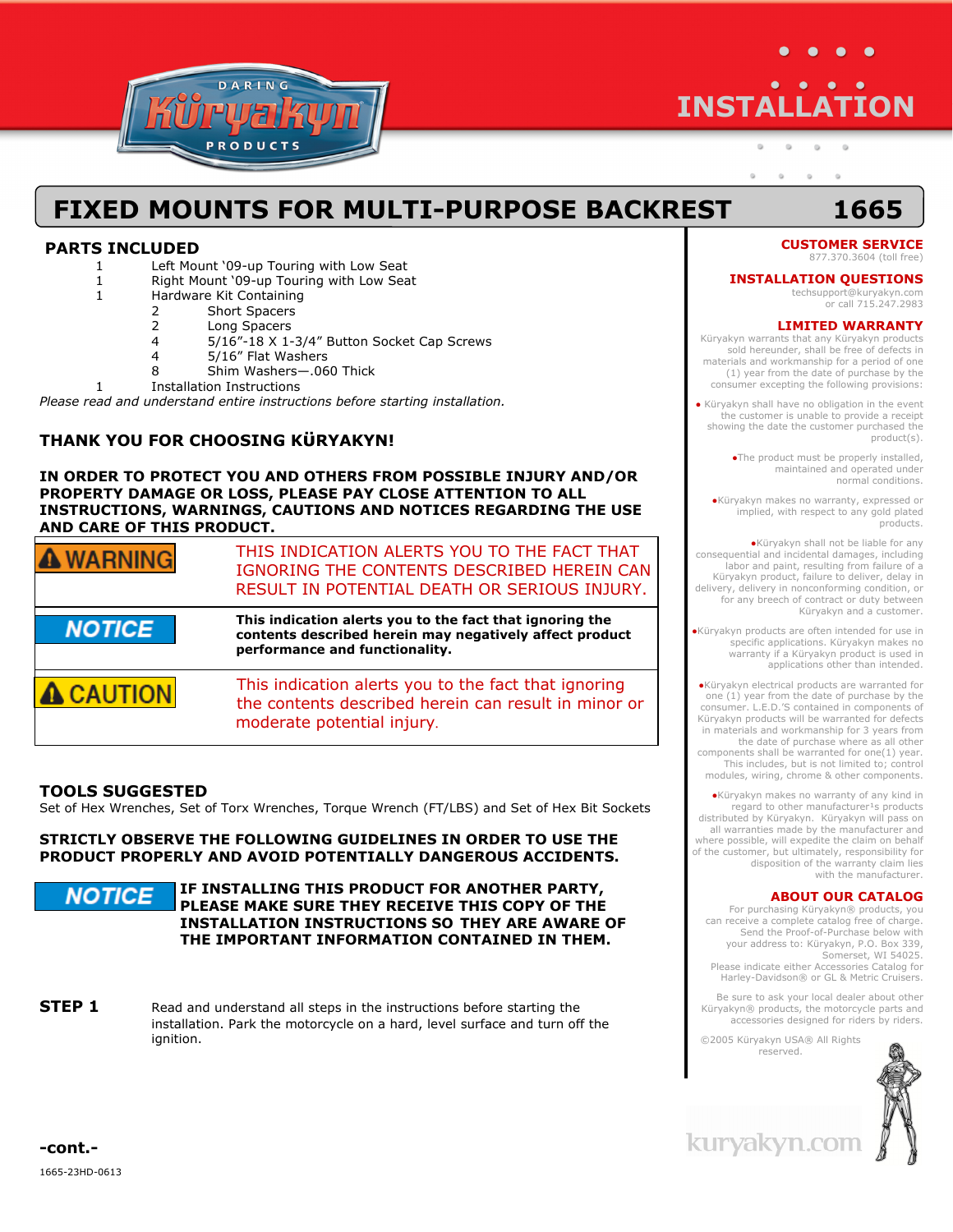## Küryakyn

 **NOTE: Due to the great variety of seats available, to determine the correct mount height needed, measure the thickness of the front of the passenger seat. Measure from the top of the rear fender to the top of the passenger seat as in PIC 1. Over 6 inches need the tall mounts, 6 inches and under will use the short mounts.**

| STEP <sub>2</sub> | Locate the left and right side (sitting on bike) mounting brackets. PIC 2 |
|-------------------|---------------------------------------------------------------------------|
| STEP 3            | Remove the saddlebags to expose the rear fender struts.                   |

- **STEP 4** Starting with the right side, remove the 2 OEM fender strut fasteners in the locations shown in PIC 3.
- **STEP 5** Insert two of the 5/16"-18 x 1-3/4" button socket cap screws into two of the 5/16" flat washers. Insert them into bottom holes of the Right mounting bracket. PIC 4
- **STEP 6** Slide one of the long spacers on to the front cap screw and one of the small spacers on the rear cap screw and install on the right side of the motorcycle in the location the OEM fasteners were removed in STEP 4. PIC 5 **Torque the hardware to 14 ft-lbs.**
- **STEP 7** Repeat Steps 4, 5 and 6 for the left side.
- **STEP 8** Test fit the Driver/Passenger Backrest between the fixed mounts. The Backrest should slide easily between the fixed mounts. If it slides in easily, proceed to Step 10. If the Backrest seems to bind or you have to spread the Fixed Mounts apart to insert the Backrest, proceed to the next Step.
- **STEP 9** Remove the Button Head Cap Screws securing each Fixed Mount to the bike and insert one or two of the shims, depending on the amount of room needed, between the Fixed Mount and the spacer, on each Button Screw. PIC 6 **Torque to 14 FT/LBS**.
- **STEP 10** Install the Driver/Passenger Backrest to the Fixed Mounts by inserting one of the supplied (with the backrest) 5/16"-18 X 7/8" countersunk socket head cap screws through one of the supplied shoulder washers, through the Fixed Mount and threading it to the Driver/Passenger Backrest on each side. PIC 7 **Torque to 15 FT/LBS. If these fasteners are loosened or removed, see WARNING! on the next page!**  PIC





LEFT SIDE RIGHT SIDE



**-cont.-** 

## **FIXED MOUNTS** INSTALLATION